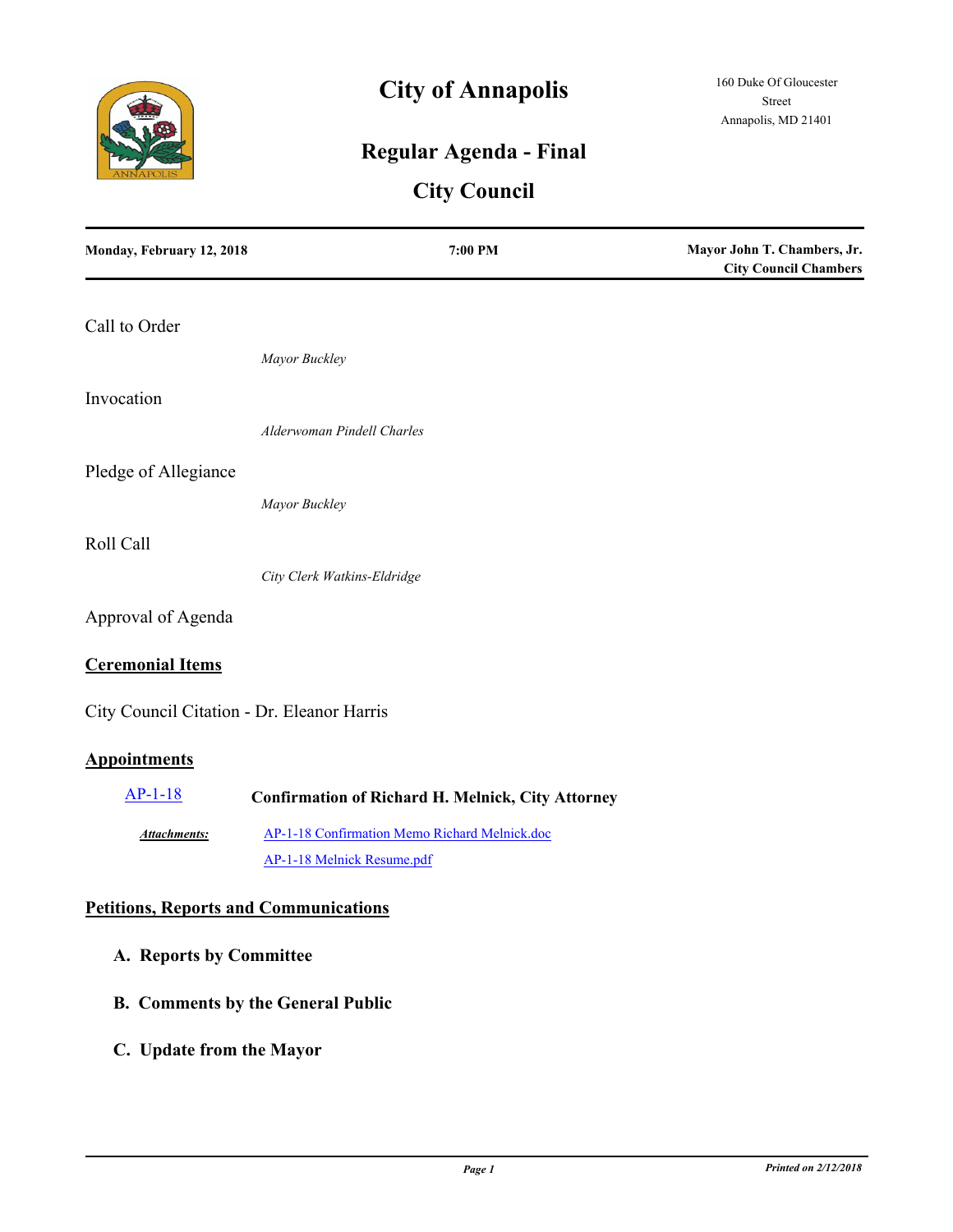# **Public Hearings Cont.**

| $O-3-18$         | Abandoned Vehicles - For the purpose of permitting an authorized agent of the<br>City of Annapolis to exercise limited enforcement authority in the<br>impoundment of abandoned vehicles; establishing a fine for leaving wrecked or<br>nonoperating vehicles on public property; and matters generally relating to the<br>abandonment of vehicles. |              |                                       |
|------------------|-----------------------------------------------------------------------------------------------------------------------------------------------------------------------------------------------------------------------------------------------------------------------------------------------------------------------------------------------------|--------------|---------------------------------------|
| <i>Sponsors:</i> | Tierney                                                                                                                                                                                                                                                                                                                                             |              |                                       |
| Attachments:     | O-3-18 Abandoned vehicles.docx<br>O-3-18 Staff Report.docx<br>O-3-18 Fiscal Impact.pdf                                                                                                                                                                                                                                                              |              |                                       |
|                  |                                                                                                                                                                                                                                                                                                                                                     |              |                                       |
|                  |                                                                                                                                                                                                                                                                                                                                                     |              |                                       |
|                  | O-3-18 Transportation Bd Findings.pdf                                                                                                                                                                                                                                                                                                               |              |                                       |
|                  | <b>Legislative History</b>                                                                                                                                                                                                                                                                                                                          |              |                                       |
|                  | 1/8/18                                                                                                                                                                                                                                                                                                                                              | City Council | adopt on first reader                 |
|                  | 1/8/18                                                                                                                                                                                                                                                                                                                                              | City Council | refer to the Public Safety Committee  |
|                  | 1/8/18                                                                                                                                                                                                                                                                                                                                              | City Council | refer to the Transportation Committee |
|                  | 1/8/18                                                                                                                                                                                                                                                                                                                                              | City Council | refer to the Transportation Board     |
|                  | 1/22/18                                                                                                                                                                                                                                                                                                                                             | City Council | declare the public hearing left open  |

# **Public Hearings**

| $O-4-18$                | Plumbing Code Updates and Amendments - For the purpose of adopting the<br>International Plumbing Code; prohibiting underground use of foam core waste<br>lines; and matters generally relating to updating and amending Chapter 17.28<br>of the Code of the City of Annapolis. |              |                                         |
|-------------------------|--------------------------------------------------------------------------------------------------------------------------------------------------------------------------------------------------------------------------------------------------------------------------------|--------------|-----------------------------------------|
| <b>Sponsors:</b>        | Buckley                                                                                                                                                                                                                                                                        |              |                                         |
| <b>Attachments:</b>     | O-4-18 Plumbing Code Updates and Amendments.docx                                                                                                                                                                                                                               |              |                                         |
|                         | O-4-18 Staff Report.docx                                                                                                                                                                                                                                                       |              |                                         |
|                         | O-4-18 Fiscal Impact.pdf                                                                                                                                                                                                                                                       |              |                                         |
|                         | <b>Legislative History</b>                                                                                                                                                                                                                                                     |              |                                         |
|                         | 1/22/18                                                                                                                                                                                                                                                                        | City Council | adopt on first reader                   |
|                         | 1/22/18                                                                                                                                                                                                                                                                        | City Council | refer to the Economic Matters Committee |
| <b>Consent Calendar</b> |                                                                                                                                                                                                                                                                                |              |                                         |
| <b>CCM010818</b>        | <b>Regular Meeting Minutes</b>                                                                                                                                                                                                                                                 |              |                                         |
| Attachments:            | RegularMinutes January 8, 2018.pdf                                                                                                                                                                                                                                             |              |                                         |
| CCM012218               | <b>Special Meeting Minutes</b>                                                                                                                                                                                                                                                 |              |                                         |

*Attachments:* [SpecialMinutes January 22, 2018.pdf](http://annapolismd.legistar.com/gateway.aspx?M=F&ID=ce49dca6-1e20-45f9-9d31-50a39003c35d.pdf)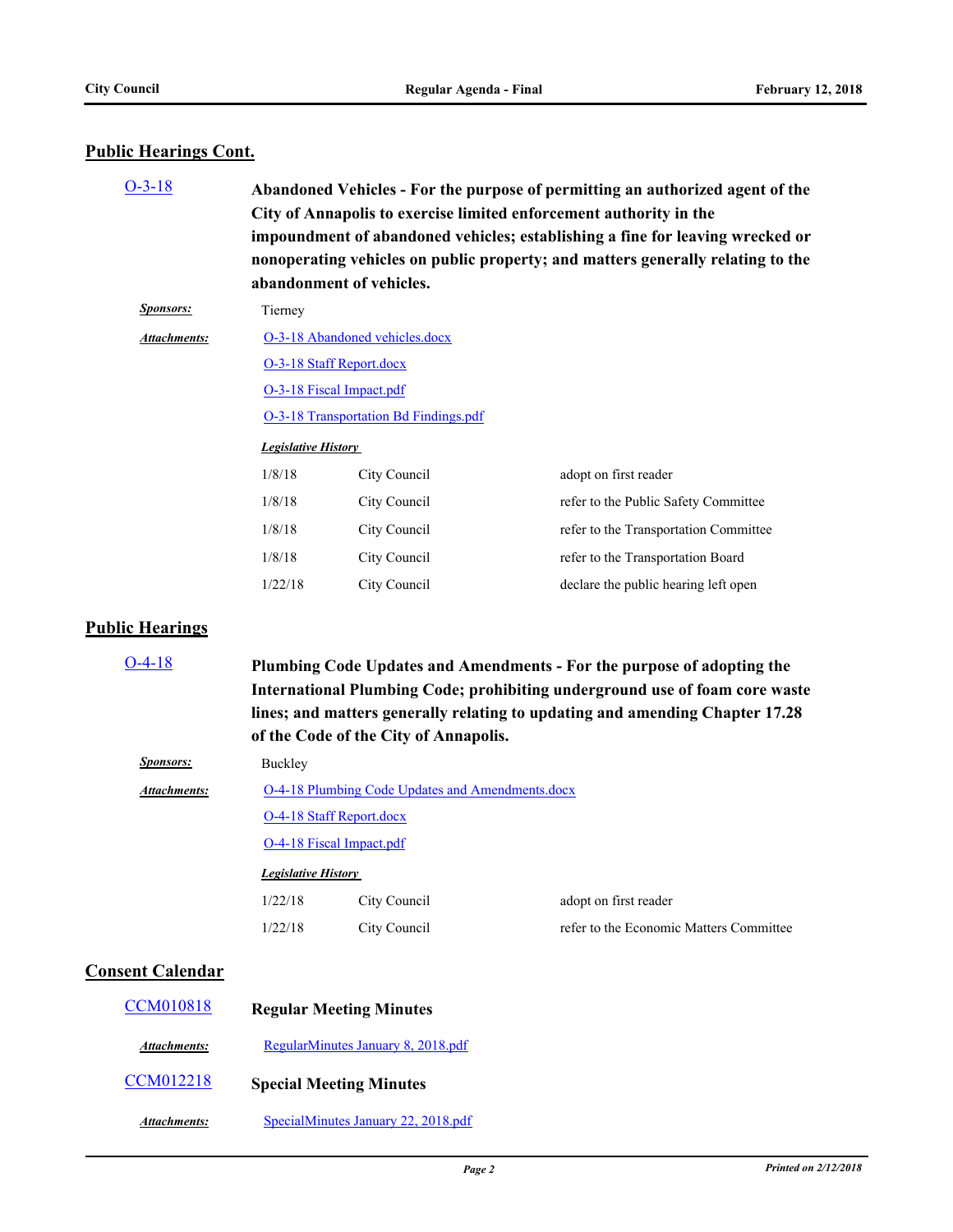| $GT-11-18$           | Transfer From: APD Benefits Transfer To: APD Supplies; APD Contract<br><b>Services</b>                                                                                                                                                                                                                                                                                                      |  |  |
|----------------------|---------------------------------------------------------------------------------------------------------------------------------------------------------------------------------------------------------------------------------------------------------------------------------------------------------------------------------------------------------------------------------------------|--|--|
| Attachments:         | $GT-11-18$                                                                                                                                                                                                                                                                                                                                                                                  |  |  |
|                      | <b>Legislative History</b>                                                                                                                                                                                                                                                                                                                                                                  |  |  |
|                      | Finance Committee<br>1/24/18<br>recommend favorably                                                                                                                                                                                                                                                                                                                                         |  |  |
| <b>First Readers</b> |                                                                                                                                                                                                                                                                                                                                                                                             |  |  |
| $O-7-18$             | Board of Port Wardens - Appeals - For the purpose of clarifying the<br>appropriate procedure for an appeal of a decision of the Board of Port<br>Wardens; making minor technical corrections to the rules of procedure for<br>any such appeal; and matters generally relating to appealing a decision of<br>the Board of Port Wardens.                                                      |  |  |
| <b>Sponsors:</b>     | Arnett                                                                                                                                                                                                                                                                                                                                                                                      |  |  |
| Attachments:         | O-7-18 Port Wardens - Appeals.docx                                                                                                                                                                                                                                                                                                                                                          |  |  |
|                      | O-7-18 Staff Report.docx                                                                                                                                                                                                                                                                                                                                                                    |  |  |
| $O - 8 - 18$         | <b>Adequate Public Facilities - Adequate School Facilities - Standards - For</b><br>the purpose of amending the test for additional school capacity by requiring<br>schools with enrollment greater than ninety five percent of the State-Rated<br>Capacity to be listed as closed on the annual school utilization chart; and<br>matters generally relating to adequate school facilities. |  |  |
| <b>Sponsors:</b>     | Arnett, Savidge and Rodriguez                                                                                                                                                                                                                                                                                                                                                               |  |  |
| <b>Attachments:</b>  | O-8-18 Adequate School Facilities Standards.docx                                                                                                                                                                                                                                                                                                                                            |  |  |
|                      | O-8-18 Staff Report.docx                                                                                                                                                                                                                                                                                                                                                                    |  |  |
| $R-5-18$             | <b>Opposing Oil and Gas Development Off Maryland's Shores - For the</b><br>purpose of expressing the City of Annapolis's opposition to offshore oil and<br>gas drilling and exploration activities, including seismic air gun blasting.                                                                                                                                                     |  |  |
| <b>Sponsors:</b>     | Savidge                                                                                                                                                                                                                                                                                                                                                                                     |  |  |
| Attachments:         | R-5-18 Opposition to Offshore Drilling and Seismic Testing Resolution.docx                                                                                                                                                                                                                                                                                                                  |  |  |
|                      | Survey of Grass Roots Opposition to Offshore drilling Atlantic Coast.docx                                                                                                                                                                                                                                                                                                                   |  |  |
|                      | Offshore drilling md gov hogan to boem.pdf                                                                                                                                                                                                                                                                                                                                                  |  |  |
| $R-6-18$             | Itinerant Merchant Sales in the Historic District - 2018 - For the purpose of<br>authorizing hawker, peddler, and itinerant merchant sales in the Historic<br>District in conjunction with certain special events during calendar year<br>2018.                                                                                                                                             |  |  |
| <b>Sponsors:</b>     | Tierney                                                                                                                                                                                                                                                                                                                                                                                     |  |  |
| <b>Attachments:</b>  | R-6-18 Itinerant Merchant Sales in Historic District 2018.docx                                                                                                                                                                                                                                                                                                                              |  |  |
|                      | R-6-18 Itinerant Merchants Staff Report.docx                                                                                                                                                                                                                                                                                                                                                |  |  |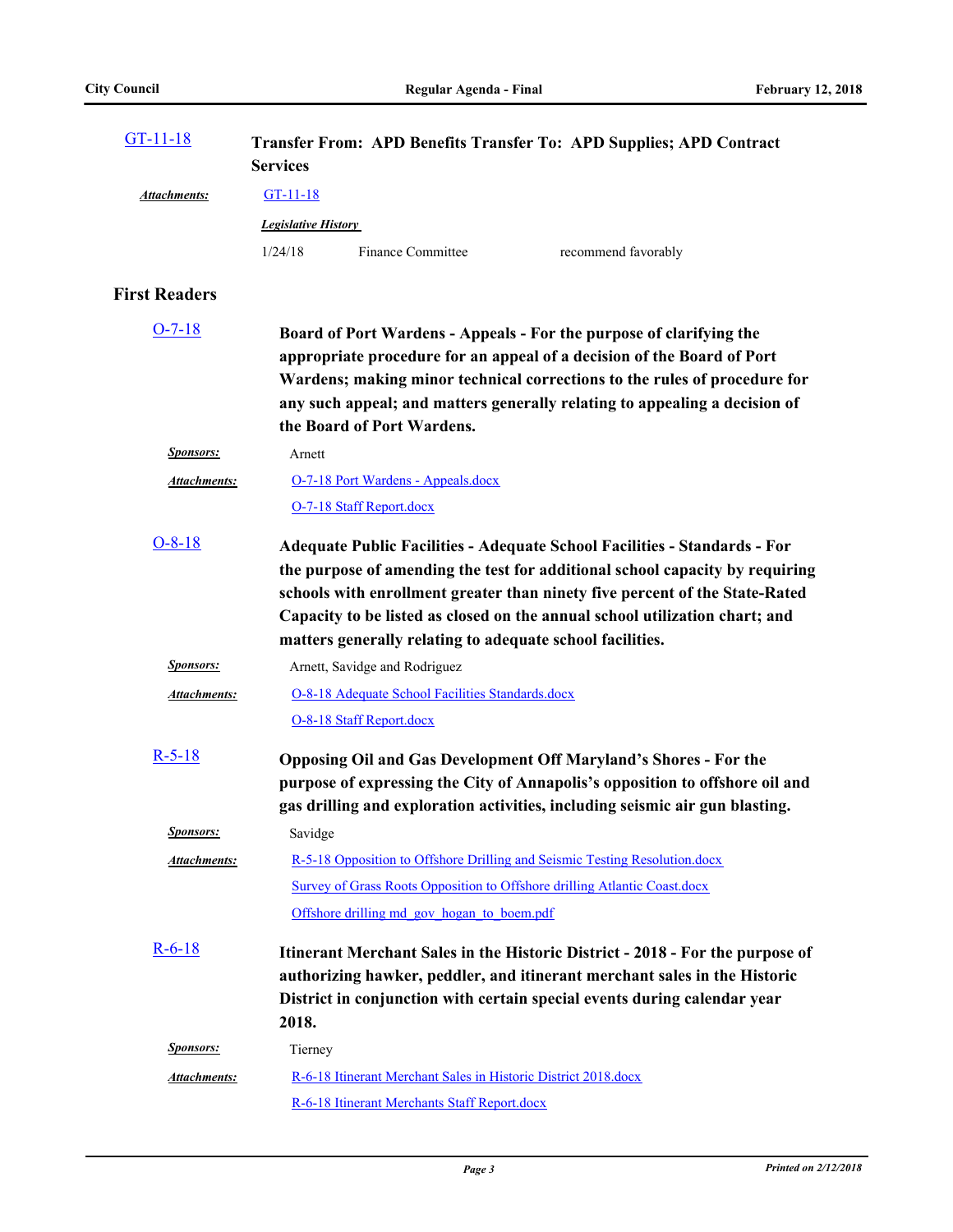| R-7-18              | City Sponsored Special Events in Fiscal Year 2019 - For the purpose of<br>identifying City Sponsored Special Events and waiving certain related City |  |  |
|---------------------|------------------------------------------------------------------------------------------------------------------------------------------------------|--|--|
|                     |                                                                                                                                                      |  |  |
|                     | Fees during Fiscal Year 2019.                                                                                                                        |  |  |
| <i>Sponsors:</i>    | Tierney                                                                                                                                              |  |  |
| <b>Attachments:</b> | R-7-18 City Sponsored Special Events FY2019 Staff Report.docx                                                                                        |  |  |
|                     | R-7-18 City Sponsored Special Events FY2019.docx                                                                                                     |  |  |

## **Second Readers**

| $R-3-18$            | Prescription Drug Affordability Initiative - For the purpose of supporting<br>the goals of the Maryland Citizens' Health Initiative and calling on the<br>State of Maryland to implement its three commonsense ideas to improve<br>our citizens' access to essential prescription drugs. |                                                    |                                                                                                                                                                                                                              |
|---------------------|------------------------------------------------------------------------------------------------------------------------------------------------------------------------------------------------------------------------------------------------------------------------------------------|----------------------------------------------------|------------------------------------------------------------------------------------------------------------------------------------------------------------------------------------------------------------------------------|
| Sponsors:           | Rodriguez, Buckley, Savidge, Tierney, Arnett, Henson, Finlayson and Pindell Charles                                                                                                                                                                                                      |                                                    |                                                                                                                                                                                                                              |
| <b>Attachments:</b> | R-3-18 City of Annapolis Rx Affordability Resolution.docx                                                                                                                                                                                                                                |                                                    |                                                                                                                                                                                                                              |
|                     | R-3-18 Summary of Prescription Drug Affordability Proposals.docx                                                                                                                                                                                                                         |                                                    |                                                                                                                                                                                                                              |
|                     | R-3-18 2018 Rx Statewide & Regional Coalition.docx                                                                                                                                                                                                                                       |                                                    |                                                                                                                                                                                                                              |
|                     | R-3-18 Fiscal Impact.pdf<br><b>Legislative History</b>                                                                                                                                                                                                                                   |                                                    |                                                                                                                                                                                                                              |
|                     |                                                                                                                                                                                                                                                                                          |                                                    |                                                                                                                                                                                                                              |
|                     | 1/22/18                                                                                                                                                                                                                                                                                  | City Council                                       | adopt on first reader                                                                                                                                                                                                        |
| R-4-18              | clean energy jobs.                                                                                                                                                                                                                                                                       |                                                    | Maryland Clean Energy Jobs Initiative - For the purpose of supporting the<br>goals of the Clean Energy Jobs Initiative and calling on the State of<br>Maryland to implement its proposals to improve our citizens' access to |
| Sponsors:           | Rodriguez, Buckley, Savidge, Tierney, Arnett, Henson, Finlayson, Pindell Charles and Paone                                                                                                                                                                                               |                                                    |                                                                                                                                                                                                                              |
| Attachments:        | R-4-18 City of Annapolis Clean Energy Jobs Initiative Resolution.docx                                                                                                                                                                                                                    |                                                    |                                                                                                                                                                                                                              |
|                     |                                                                                                                                                                                                                                                                                          | R-4-18 Clean Energy Jobs Official Signatories.docx |                                                                                                                                                                                                                              |
|                     |                                                                                                                                                                                                                                                                                          | R-4-18 Fiscal Impact.pdf                           |                                                                                                                                                                                                                              |
|                     | <b>Legislative History</b>                                                                                                                                                                                                                                                               |                                                    |                                                                                                                                                                                                                              |
|                     | 1/22/18                                                                                                                                                                                                                                                                                  | City Council                                       | adopt on first reader                                                                                                                                                                                                        |

## **End of Consent Calendar**

## **Legislative Action**

### **Second Readers**

### [O-5-18](http://annapolismd.legistar.com/gateway.aspx?m=l&id=/matter.aspx?key=3465)

**Lease of the Market House - New Market, LLC - For the purpose of authorizing the lease of the Market House to New Market, LLC, the Master Tenant for a certain period of time, subject to certain terms, provisions and conditions; and matters generally relating to said lease.**